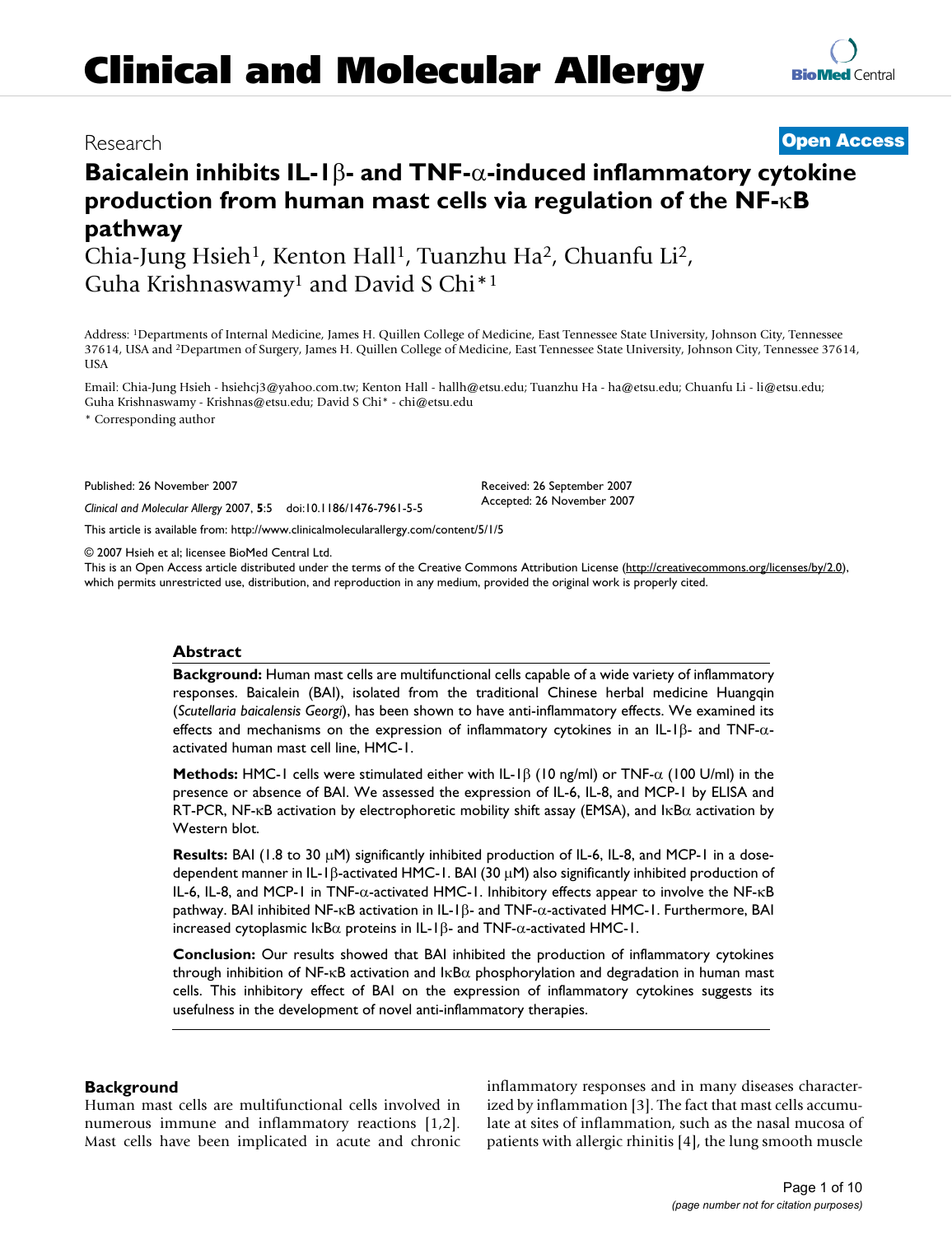of patients with asthma [5], the skin of patients with urticaria [6], and the joints of patients with arthritis [7], illustrates the association of mast cells in these inflammatory diseases [8]. Our previous reviews have summarized the important role mast cells play in allergic, asthmatic, and inflammatory responses, conditions caused by the production of mediators and select inflammatory cytokines [1,2].

Interleukin-6 (IL-6), interleukin-8 (IL-8), and monocyte chemotactic protein 1 (MCP-1) are important inflammatory cytokines that are secreted from activated mast cells. IL-6 is a multifunctional protein. In innate immunity, it stimulates the synthesis of acute-phase proteins by hepatocytes and thus contributes to the systemic effects of inflammation [9]. In adaptive immunity, it stimulates the growth of B cells that have differentiated into antibody producers [10]. IL-8 is a potent neutrophil chemotactic and activating factor. It serves as a chemical signal that attracts neutrophils to the site of inflammation [11]. MCP-1 is a member of the CC subgroup of the chemokine superfamily [12]. MCP-1 is known for its ability to act as a potent chemoattractant and activator of monocytes/ macrophages [13,14]. IL-1 $\beta$  is secreted mainly by macrophages. IL-1 $\beta$  is produced in response to various stimulants, such as bacteria, viruses, and cytokines [15]. Tumor necrosis factor-alpha (TNF- $\alpha$ ) is a cytokine involved in systemic inflammation and is a member of a group of cytokines that stimulate the acute phase reaction [16,17]. Our previous studies have shown that IL-1 $\beta$  and TNF- $\alpha$ activated human mast cells to produce selected inflammatory cytokines [18,19]

Baicalein (BAI) is a flavonoid originally isolated from the roots of the traditional Chinese herbal medicine Huangqin, *Scutellaria baicalensis* Georgi. It has been widely employed for many centuries in the traditional Chinese herbal medicine as popular antibacterial, antiviral, and anti-inflammatory agents [20]. Historically, *Scutellaria baicalensis* has been used to treat respiratory tract infection, diarrhea, jaundice, and hepatitis. Recent investigations showed it had broad anti-inflammatory activities. BAI suppressed the LPS-induced production of NO in RAW 264.7 mouse macrophages [21]. It has shown to have potent neuroprotective effect on LPS-induced injury of dopaminergic neurons [22]. Recently, BAI has been shown to inhibit inflammation through inhibition of COX-2 gene expression [23] and to suppress LPS induced degradation of  $I\kappa B\alpha$  and activation of NF- $\kappa B$  [24]. However, the molecular effects of BAI on inflammatory cytokine expression by human mast cells had not been studied.

The purpose of this study is to investigate effects and mechanisms of BAI on inflammatory cytokine expressions from IL-1 $\beta$ - and TNF- $\alpha$ -activated human mast cells. Our results showed that BAI inhibited the production of inflammatory cytokines through inhibition of NF-KB activation and  $I\kappa B\alpha$  phosphorylation and degradation in human mast cells. This inhibitory effect of BAI on the expression of inflammatory cytokines suggests its usefulness in the development of novel anti-inflammatory therapies.

# **Methods**

# *Reagents and cells*

The baicalein (Fig. 1) was purchased from Sigma (St. Louis, MO). HMC-1 cell line, established from a patient with mast cell leukemia, was graciously provided by Dr. Joseph H. Butterfield (Mayo Clinic, Rochester, MN). IL- $1\beta$ , TNF- $\alpha$ , and ELISA kits of IL-6, IL-8, and MCP-1 were purchased from R&D (Minneapolis, MN). RPMI 1640 media and HEPES were obtained from GibcoBRL (Rockville, MD). 2-mercaptoethanol was purchased from Sigma (St. Louis, MO). Fetal bovine serum was obtained from Atlanta Biologicals (Atlanta, GA). RNA-BEE was purchased from Tel-Test, Inc. (Friendswood, Texas). Gene Amp RNA PCR Core Kit was purchased from Applied Biosystems (Branchburg, NJ).

# *Cell culture*

HMC-1 cells were cultured and maintained in RPMI 1640 media with 5 × 10-5 2-mercaptoethanol, 10 mM HEPES, gentamycin 50  $\mu$ g/ml, 5  $\mu$ g/ml insulin, transferrin and sodium selenite, 2 mM L-glutamine, and 5% heat inactivated fetal bovine serum in a 37°C incubator with 5%  $CO<sub>2</sub>$ . The cell cultures were maintained in 75 cm<sup>2</sup> flasks (Corning) [25].

# *Induction of cytokine production*

Two ml of HMC-1 mast cells at  $1 \times 10^6$  cells/ml concentration were cultured with or without various concentrations of BAI in the presence or absence of IL-1 $\beta$  (10 ng/ml) or



**Figure 1** Structure of Baicalein.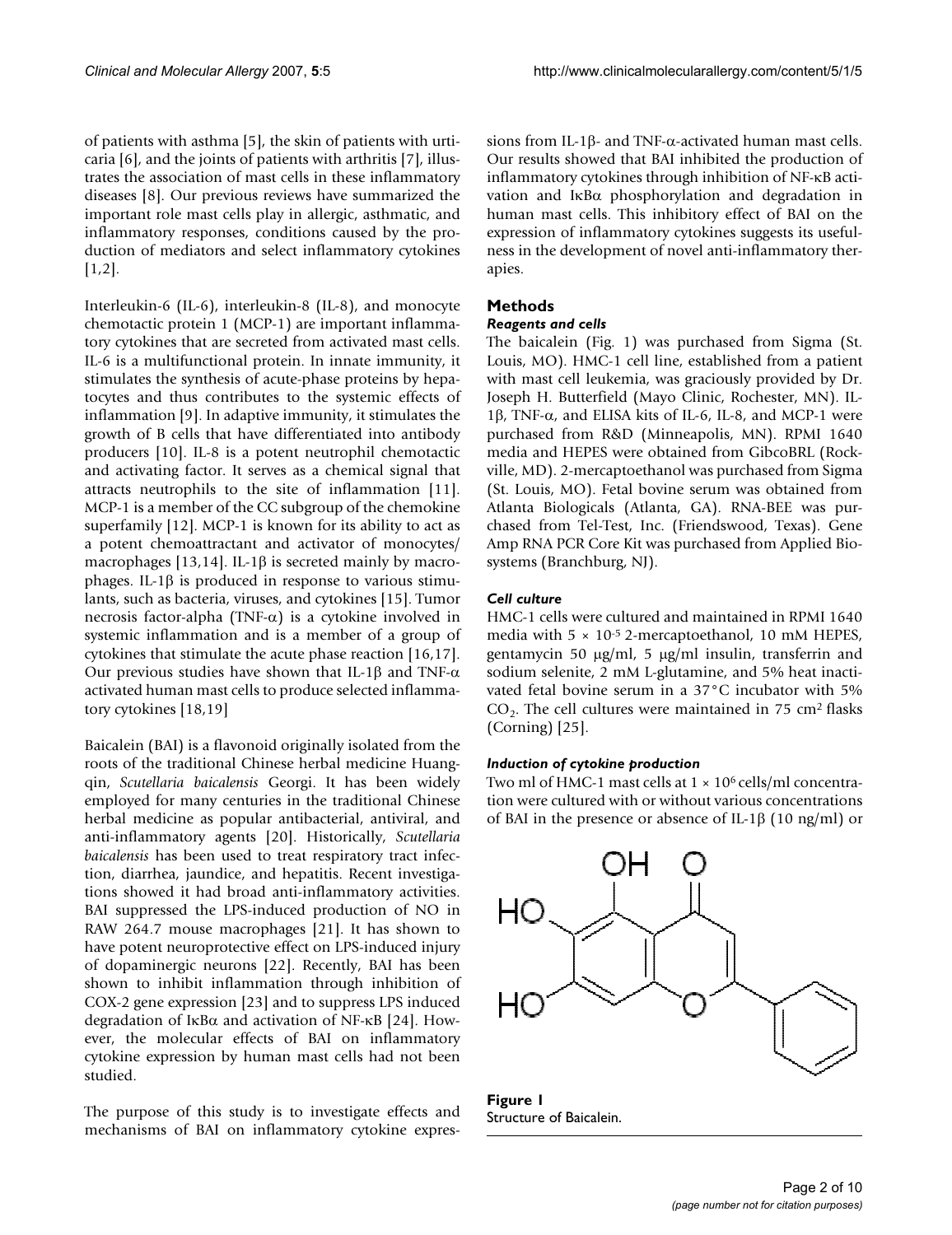TNF- $\alpha$  (100 U/ml) for 24 hrs [18]. The cultures were carried out in triplicate. At the end of incubation, supernatants were harvested for measuring IL-6, IL-8, and MCP-1 by ELISA, and cell viability and numbers of the culture were analyzed. The cell viability was determined by trypan blue dye exclusion. Trypan blue dye (0.4%) was added to cell samples in a ratio of 1:2.5 and preparations were viewed with a standard light microscope [18]. The ratio of live to dead cells (cell viability) was determined. The cell viabilities of the drug groups in this study were ranging from 93 to 95%, while that of medium control cultures was 93%. BAI, IL-1 $\beta$ , or TNF- $\alpha$  at the concentrations used in this study appeared to have no toxic effect to the HMC-1 cultures.

# *ELISA for cytokine production*

Cytokine ELISA was performed for IL-6, IL-8, and MCP-1. ELISA was carried out on cell-free culture supernatants using commercially available ELISA kits, according to manufacturer's instructions as earlier described. Results were analyzed on an ELISA plate reader (Dynatech MR 5000 with supporting software) [18].

# *Analysis of cytokine gene expression by RT-PCR*

HMC-1 were treated with the appropriate reagents and allowed to incubate at 37°C with 5%  $CO<sub>2</sub>$  for 6 hours before being harvested for RNA. RNA was extracted from HMC-1 (3  $\times$  10<sup>6</sup> cells) by the addition of 1 ml of RNA-BEE. After the addition of chloroform and shaking for 1 minute the samples were centrifuged at  $12,000 \times g$  for  $15$ minutes at 4°C to achieve phase separation. Isopropanol was added to the aqueous phase, and the preparation was frozen at -20°C overnight. The following day, the samples were centrifuged at 12,000 × g for 30 minutes at 4°C. The RNA pellet was washed with 1 ml 75% ethanol containing DEPC and allowed to air dry. The pellet was resuspended in DEPC water and quantitated by optical density readings at 260 nm. Reverse Transcriptase Polymer Chain Reaction (RT-PCR) was performed with a Gene Amp RNA PCR Core Kit according to manufacturer's instructions. cDNA was synthesized with murine leukemia virus reverse transcriptase (2.5 U/ $\mu$ l), 10× PCR buffer (500 mM KCl, 100 mM Tris-HCl, pH 8.3), 1 mM each of the nucleotides dATP, dCTP, dGTP and dTTP; RNase inhibitor  $(1 \text{ U/}\mu\text{I})$ , MgCl<sub>2</sub> (5 mM), and oligo(dT)<sub>16</sub> (2.5  $\mu$ M) as a primer. The samples were incubated at 42°C for 20 minutes, 99°C for 20 minutes, and 5°C for 5 minutes in a DNA thermocycler (Perkin-Elmer Corp., Norwalk, CT) for reverse transcription. PCR of cDNA was done with  $MgCl<sub>2</sub> (1.8 mM)$ , each of the dNTPs (0.2 mM), AmpliTaq polymerase (1 U/ 50  $\mu$ l), and paired cytokine-specific primers (0.2 nM of each primer) to a total volume of 50  $\mu$ l. Cycles consisted of 1 cycle of 95°C for 2 min, 35 cycles of 95°C for 45 sec, 60°C for 45 sec, and 72°C for 1 min 30 sec, and lastly, 1 cycle of 72°C for 10 min. Ten microliters of the sample were electrophoresed on a 2% agarose gel and stained with ethidium bromide for viewing. Primer sequences used are as follows: HPRT: 5' CGA GAT GTG ATG AAG GAG ATG G 3' and 5' GGA TTA TAC TGC CTG ACC AAG G 3'; IL-6: 5' ATG AAC TCC TTC TCC ACA AGC GC 3' and 5' GAA GAG CCC TCA GGC TGG ACT G 3'; IL-8: 5' ATG ACT TCC AAG CTG GCC GTG GCT 3' and 5' TCT CAG CCC TCT TCA AAA ACT TCT C 3'; and MCP-1: 5' GTA GAA CTG TGG TTC AAG AGG 3' and 5' AGC CAC CTT CAT TCC CCA AG 3'. Densitometry was done by normalizing target genes to house keepers using Un-Scan-It Version 5.1 software (Orem, UT).

# *NF-*N*B assay in HMC-1*

HMC-1 were stimulated with PMA, IL-1 $\beta$ , TNF- $\alpha$ , and/or BAI for 24 hours, and then harvested for electrophoretic mobility shift assay (EMSA) [26-29]. Cells were washed with PBS and mixed with one hundred microliters of hypotonic buffer which contains: 10 mM HEPES pH 7.9, 10 mM KCl, 0.1 mM EDTA, 0.1 mM EGTA, 1 mM dithiothreitol (DTT), 0.5 mM phenylmethylsulfonyl fluoride (PMSF), 1  $\mu$ M aprotinin, 1  $\mu$ M pepstatin, 14  $\mu$ M leupeptin, 50 mM NaF, 30 mM  $\beta$ -glycerophosphate, 1 mM  $Na<sub>3</sub>VO<sub>4</sub>$ , and 20 mM p-nitrophenyl phosphate. Cells were incubated over ice for 30 minutes and then vortexed after the addition of 6.25  $\mu$ l of 10% of Nonidet P-40. After 2 minutes of centrifugation at 30,000 × g, supernatants were kept at -80°C while the pellets were collected and vortexed every 20 minutes for 3 hours in 60 ml of a hypertonic salt solution: 20 mM HEPES pH 7.9, 0.4 M NaCl, 1 mM EDTA, 1 mM EGTA, 12 mM DTT, 1 mM PMSF, 1  $\mu$ M aprotinin, 1 µM pepstatin, 14 µM leupeptin, 50 mM NaF, 30 mM β-glycerophosphate, 1 mM  $\text{Na}_3\text{VO}_4$ , and 20 mM p-nitrophenyl phosphate. Nuclear translocation of NF-NB was analyzed by the EMSA using the nuclear fraction. Seven micrograms of nuclear protein were added to 2 ml of binding buffer (Promega, Madison, WI), and 35 fmol of double stranded NF-NB consensus oligonucleotide (5' AGT TGA GGG GAC TTT CCC AGG C 3') (Promega, Madison, WI) end labeled with  $\gamma$ -P32 ATP (Amersham Biosciences, Piscataway, NJ). The samples were incubated at room temperature for 20 minutes and run on a 5% nondenaturing polyacrylamide gel for 2 hours. A supershift assay using antibodies to P65 and P50 was performed to confirm NF-KB binding specificity as previously described [26-29].

# *Western blot analysis for*  $I_K$ *B* $\alpha$

Cytoplasmic proteins (40  $\mu$ g) were mixed with 2 $\times$  SDS sample buffer, heated at 95 °C for 5 min, and separated by SDS-polyacrylamide (12.5%) gel electrophoresis [27,30]. The separated proteins were transferred onto Hybond enhanced chemiluminescence membranes (Amersham) and then incubated with an appropriate rabbit primary antibody [I $\kappa$ B $\alpha$  antibody (Santa Cruz Biotechnology) or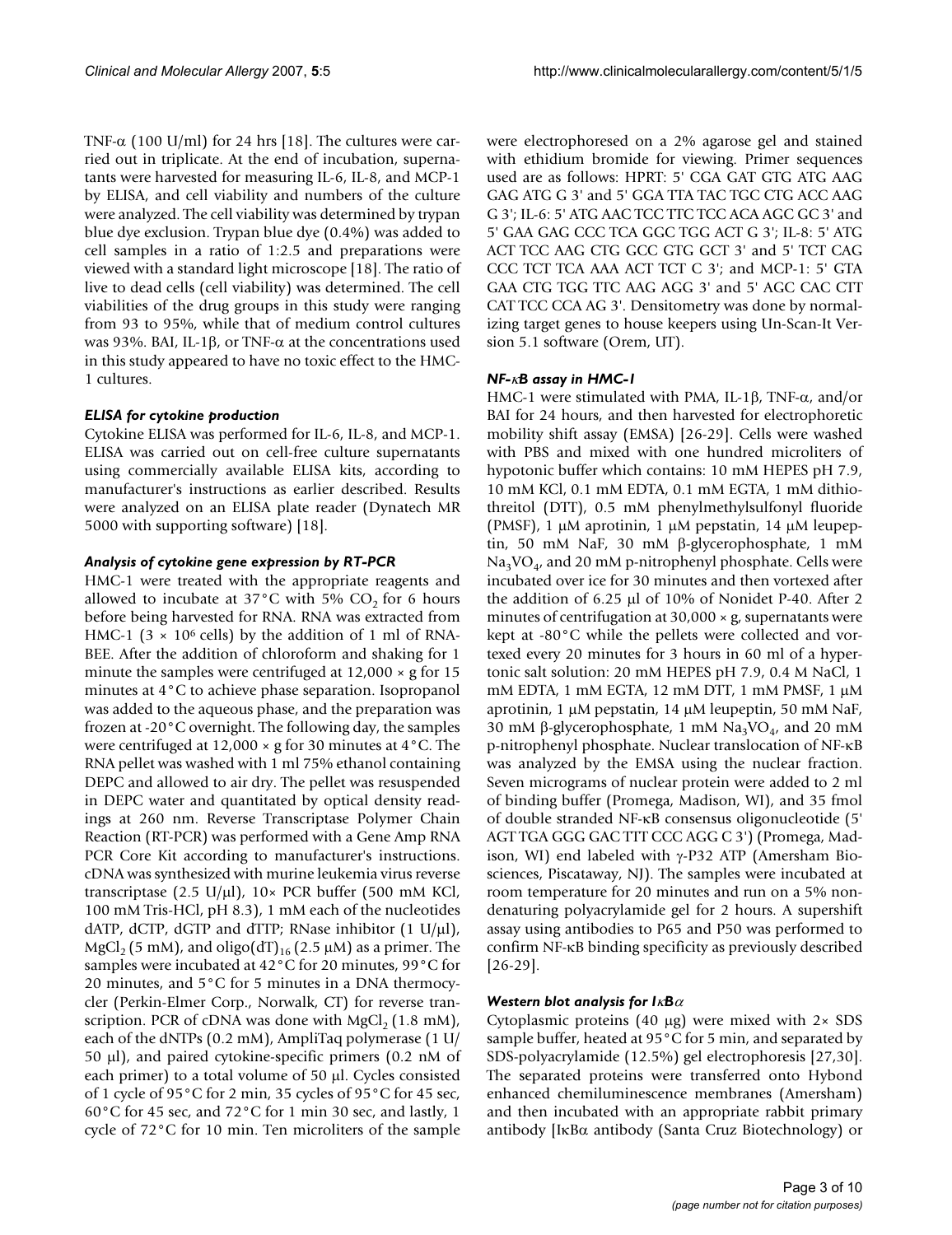phosphorylated IKB $\alpha$  antibody (New England Biolabs)] in Tris-buffered saline – 0.05% Tween 20 containing 5% nonfat dry milk for 1 – 2 hours at room temperature. After they were washed three times in Tris-buffered saline – 0.05% Tween 20, the membranes were incubated with peroxidase-conjugated goat anti-rabbit Ig G (Sigma Chemical) for 1 hour at room temperature. After three washes in PBS, the conjugated peroxidase was visualized by enhanced chemiluminescence according to the manufacturer's instructions (Amersham). The protein signals of  $I$ <sub>K</sub>B $\alpha$  were quantified by scanning densitometry (Genomic Solutions).

### *Statistical analysis of the data*

All experiments were done in triplicate. The data were analyzed by Student's two-tailed *t*-test using Statistica software (StatSoft, Inc., Tulsa, OK). All data were reported as means  $\pm$  SE. A *p*-value of less than 0.05 was considered significant.

### **Results**

### *BAI inhibits IL-1 β- and TNF-* $\alpha$ -induced IL-6, IL-8, and *MCP-1 production in mast cells*

First, the effect of BAI on production of the inflammatory cytokines, IL-6, IL-8, and MCP-1, from IL-1 $\beta$ - and TNF- $\alpha$ activated HMC-1 cells was studied. BAI at concentrations of 1.8, 3.6, 7.5, 15, and 30  $\mu$ M have been proved to be non-toxic to HMC-1 [31]. Two mL of HMC-1 at  $1 \times 10^6$ cells/mL were cultured with the above mentioned concentrations of BAI in the presence or absence of IL-1 $\beta$  (10 ng/ mL) for 24 hrs. The cell free supernatants were collected and assayed for cytokines by ELISA. The results are shown in Fig. 2. IL-1 $\beta$  at 10 ng/mL concentration markedly induced IL-6, IL-8, and MCP-1 production from HMC-1  $(326.7 \pm 8.0, 368.1 \pm 19.1, \text{ and } 432.4 \pm 40.9 \text{ pg/mL}$ respectively). BAI alone did not induce cytokine production from HMC-1. However, BAI at 15 and 30  $\mu$ M concentrations significantly decreased the IL-1  $\beta$ -induced IL-6 production to 192.7  $\pm$  18.7 and 74.6  $\pm$  14.6 pg/mL, respectively ( $p < 0.0005$  and  $p < 0.00005$ , respectively) and MCP-1 production to  $112.9 \pm 3.1$  and  $51.2 \pm 0.5$  pg/ mL, respectively (both  $p < 0.0005$ ). BAI at all tested concentrations (1.8 to 30  $\mu$ M) significantly decreased the IL-1  $\beta$ -induced IL-8 production, in a dose-dependent manner, to 316.4 ± 1.3, 177.4 ± 13.2, 147.6 ± 5.4, 54.9 ± 3.3, and  $46.9 \pm 4.4$  pg/mL, respectively (p < 0.05 for 1.8  $\mu$ M, p  $< 0.0005$  for 3.6  $\mu$ M, and p  $< 0.00005$  for all the rest).

TNF- $\alpha$  also activated HMC-1 to product inflammatory cytokines, but to a lesser extent  $(136.2 \pm 15.4 \text{ pg/mL}$  for IL-6, 27.0  $\pm$  1.5 pg/mL for IL-8, and 160  $\pm$  20.4 pg/mL for  $MCP-1$ ). Since BAI at 30  $\mu$ M was the most effective concentration in inhibition of cytokine production in IL-1Eactivated HMC-1, we decided to only use this concentration in experiments with  $TNF-\alpha$ -activated HMC-1. Simi-



#### Figure 2

**Effects of Baicalein (BAI) on production of IL-6, IL-8, and MCP-1 from IL-1** $\beta$ -activated HMC-1 cells. To each well of a 6-well culture plate, two ml of HMC-1  $(1 \times 10^6 \text{ cells})$ ml) were cultured alone (Control), or in the presence of BAI (30  $\mu$ M), IL-1 $\beta$  (10 ng/ml), and the combinations of IL-1 $\beta$  (10 ng/ml) with different concentrations of BAI (1.8 to 30  $\mu$ M) for 24 hrs in triplicate. Supernatants were harvested for measuring IL-6, IL-8, and MCP-1 by ELISA. The IL-6 (Panel A), IL-8 (Panel B), and MCP-1 (Panel C) production was significantly decreased when BAI was added in  $IL-I\beta$ -activated HMC-1 cells.  $*$ ,  $*$ , and  $#$  indicate  $p < 0.05$ , <0.0005, and <0.00005, respectively, when compared with the  $|L-l|$ <sup>3</sup>-treated group.

larly, BAI at 30  $\mu$ M concentration has been shown to significantly decrease the  $TNF-\alpha$ -induced production of IL-6, IL-8, and MCP-1 to 3.0  $\pm$  0.3, 0.0  $\pm$  0.0, and 23.4  $\pm$ 0.23 pg/mL, respectively ( $p < 0.00005$  for IL-8 and  $p <$ 0.0005 for the rest) (Fig. 3).

# *Effects of BAI on IL-6, IL-8, and MCP-1 gene expressions in activated mast cells*

To study effects of BAI on inflammatory cytokine gene expression, the experiments were performed using IL-1 $\beta$ and TNF- $\alpha$ -activated HMC-1. HMC-1 were treated with IL-1β or TNF- $\alpha$  in the presence or absence of BAI (30  $\mu$ M)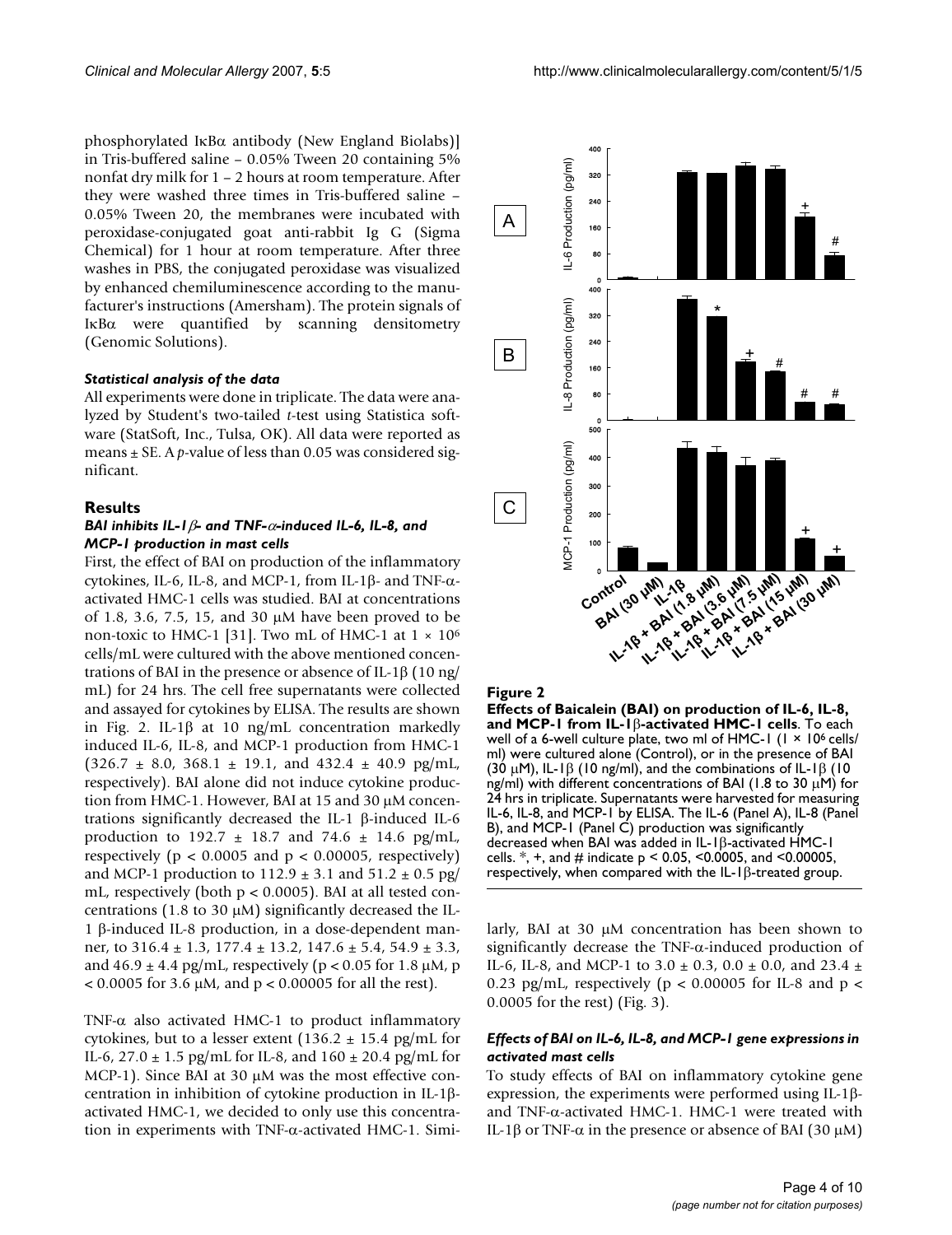

#### **Figure 3**

**Effects of Baicalein (BAI) on production of IL-6, IL-8, and MCP-1 from TNF-**α-activated HMC-1 cells. To each well of a 6-well culture plate, two ml of HMC-1  $(1 \times 10^6 \text{ cells})$ ml) were cultured alone (Control), or in the presence of BAI (30  $\mu$ M), TNF- $\alpha$  (100 U/ml), and the combinations of TNF- $\alpha$ (100 U/ml) with BAI (30  $\mu$ M) for 24 hrs in triplicate. Supernatants were harvested for measuring IL-6, IL-8, and MCP-1 by ELISA. The IL-6(Panel A), IL-8 (Panel B), and MCP-1 (Panel C) production was significantly decreased when BAI was added in TNF- $\alpha$ -activated HMC-1.  $+$  and # indicate p <0.0005 and <0.00005, respectively, when compared with the TNF- $\alpha$ treated group.

for 6 hours and harvested for transcriptional analysis via RT-PCR. IL-1 $\beta$ -treated HMC-1 increased IL-6, IL-8, and MCP-1 mRNA transcription (Fig. 4A). The intensities of the cytokine and house keeping gene (HPRT) bands were measured by densitometry, and the ratio of the cytokine to the house keeping gene was calculated and assigned as the intensity index. In the presence of BAI, the expression of IL-6 and MCP-1 was slightly decreased, while IL-8 faintly increased. The intensity indices for IL-6 expression were 0.74 and 0.67 for the IL-1 $\beta$  and the IL-1 $\beta$  plus BAI

groups, respectively. The intensity indices for IL-8 expression were 0.76 and 0.79 for the IL-1 $\beta$  and the IL-1 $\beta$  plus BAI groups, respectively, while that for MCP-1 expression were 0.74 and 0.71 for the IL-1 $\beta$  and the IL-1 $\beta$  plus BAI groups, respectively.

In TNF- $\alpha$ -activated HMC-1, BAI markedly decreased the inflammatory cytokine gene expression (Fig. 4B). The intensity index for IL-6, IL-8, and MCP-1 expression in TNF- $\alpha$ -activated HMC-1 were 0.73, 0.74, and 0.96, respectively. When HMC-1 cells were activated by TNF- $\alpha$  in the presence of BAI (30  $\mu$ M), the intensity index for IL-6, IL-8, and MCP-1 were decreased to 0.51, 0.66, and 0.69, respectively.

# *Role of NF-kB activation in the inhibitory effect of BAI on inflammatory cytokine production from IL-I*  $\beta$ *- and TNF-* $\alpha$ *activated mast cells*

NF- $\kappa$ B is an important transcription factor that mediates the transcription of many proinflammmatory cytokine genes [32,33]. In order to study the role that NF-KB plays in the inhibitory effect of BAI on inflammatory cytokine production, NF-KB activation was analyzed in HMC-1 cultured with IL-1 $\beta$  or TNF- $\alpha$  in the presence or absence of BAI (30  $\mu$ M). In the presence of BAI, NF- $\kappa$ B translocation, as seen by a shift in oligonucleotide binding in EMSA gels, was decreased in the IL-1 $\beta$ - (Fig. 5A) and TNF- $\alpha$ -activated HMC-1 (Fig. 5B).

### *Role of IkB* $\alpha$  *proteins in the inhibitory effect of BAI on* inflammatory cytokine production from IL-1 $\beta$ - and TNF- $\alpha$ *activated mast cells*

The activation of NF-KB requires phosphorylation and proteolytic degradation of the inhibitory protein  $I\kappa B\alpha$ [34]. To determine whether the inhibitory activity of BAI is due to its effect on  $I \kappa B\alpha$  phosphorylation and degradation, we used Western blot analysis to examine the cytoplasmic levels of  $I\kappa B\alpha$  in HMC-1 after treatment with IL-1 $\beta$  or TNF- $\alpha$  in the presence or absence of BAI (30  $\mu$ M). The data showed that in the presence of BAI, the  $I \kappa B\alpha$  protein levels were markedly increased in the IL-1 $\beta$ - (Fig. 6A) and TNF- $\alpha$ -activated HMC-1 (Fig. 6B).

#### **Discussion**

Inflammatory cytokines are important factors in chronic inflammation, allergy, asthma, atherogenesis, and autoimmune diseases. Human mast cells play an integral role in the inflammatory response by accumulating at sites of inflammation and mediating the production of inflammatory cytokines [35]. In spite of advances in the pharmacological management of above mentioned diseases and symptoms, to discover effective, alternative antiinflammatory reagents is still in need. Several Chinese herbal medicines have anti-bacterial and viral properties and been used for treatment of chronic inflammation.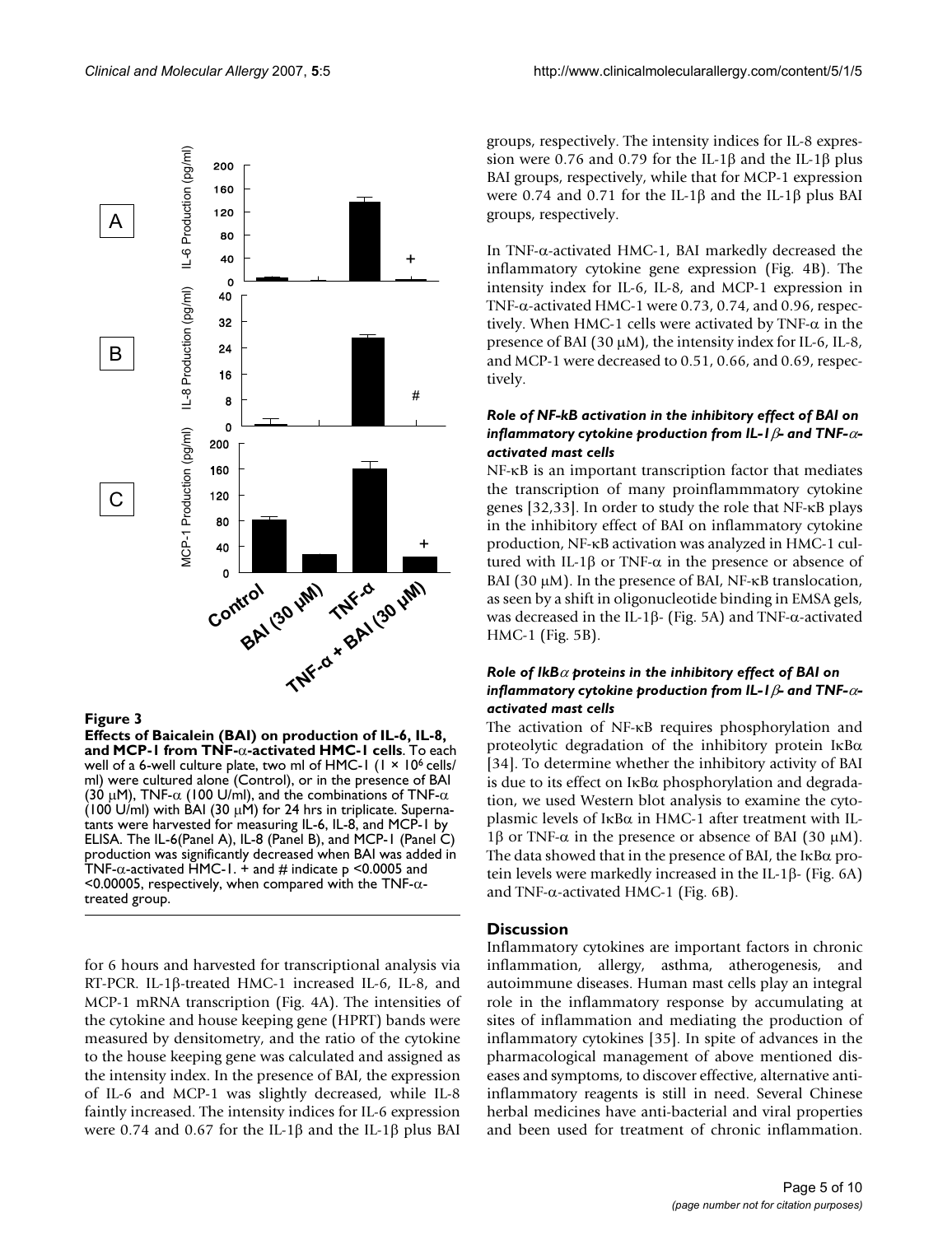

# RT-PCR analysis of effects of BAI on the gene expression of IL-6, IL-8, and MCP-1 in IL-1 **Figure 4** E- and TNF-D-activated HMC-1 cells

**RT-PCR analysis of effects of BAI on the gene expression of IL-6, IL-8, and MCP-1 in IL-1**E**- and TNF-**D**-activated HMC-1 cells**. HMC-1 cells were treated with: A. IL-1 $\beta$  (10 ng/ml) with and without BAI (30  $\mu$ M), and B. TNF- $\alpha$  (100 U/ml) with and without BAI (30  $\mu$ M) for 6 hours before harvested for RNA preparation. RNA was subjected to RT-PCR with specific primers for target genes. HPRT was used as a house keeping gene to ensure equal loading. There were mild decreased gene expressions in IL-6 and MCP-1 and mild increased in IL-8 by BAI co-cultured with IL-1ß-activated HMC-1 (Panel A). However, markedly decreased gene expressions of IL-6, IL-8, and MCP-1 were showed by BAI co-cultured with TNF- $\alpha$ -activated HMC-1 (Panel B). By densitometric analysis, the ratio of the expression of cytokine to HPRT was calculated and assigned as the intensity index as shown in the bar graph.

Previously, we have screened several Chinese herbal medicines and found that the compound Baicalein (BAI, Fig 1) isolated from Huangqin (*Scutellaria baicalensis* Georgi) has a great inhibitory effect on the production of IL-6 from IL-1 $\beta$ -activated HMC-1 in a dose dependent fashion [31]. The purpose of this study is to further investigate inhibitory effects and mechanisms of BAI on inflammatory cytokine expression from IL-1 $\beta$ - and TNF- $\alpha$ -activated human mast cells. Ultimately it is hoped that BAI will be a possible candidate for future development of novel antiinflammatory therapies.

In this study, we examined effects of BAI on the production of important inflammatory cytokines, IL-6, IL-8, and MCP-1, from IL-1 $\beta$ - or TNF- $\alpha$ -activated HMC-1. We observed that BAI (1.8 to 30  $\mu$ M) significantly inhibited production of IL-6, IL-8, and MCP-1 in a dose-dependent manner in IL-1 $\beta$ -activated HMC-1 (Fig. 2). Since BAI 30  $\mu$ M was the most effective concentration, we only used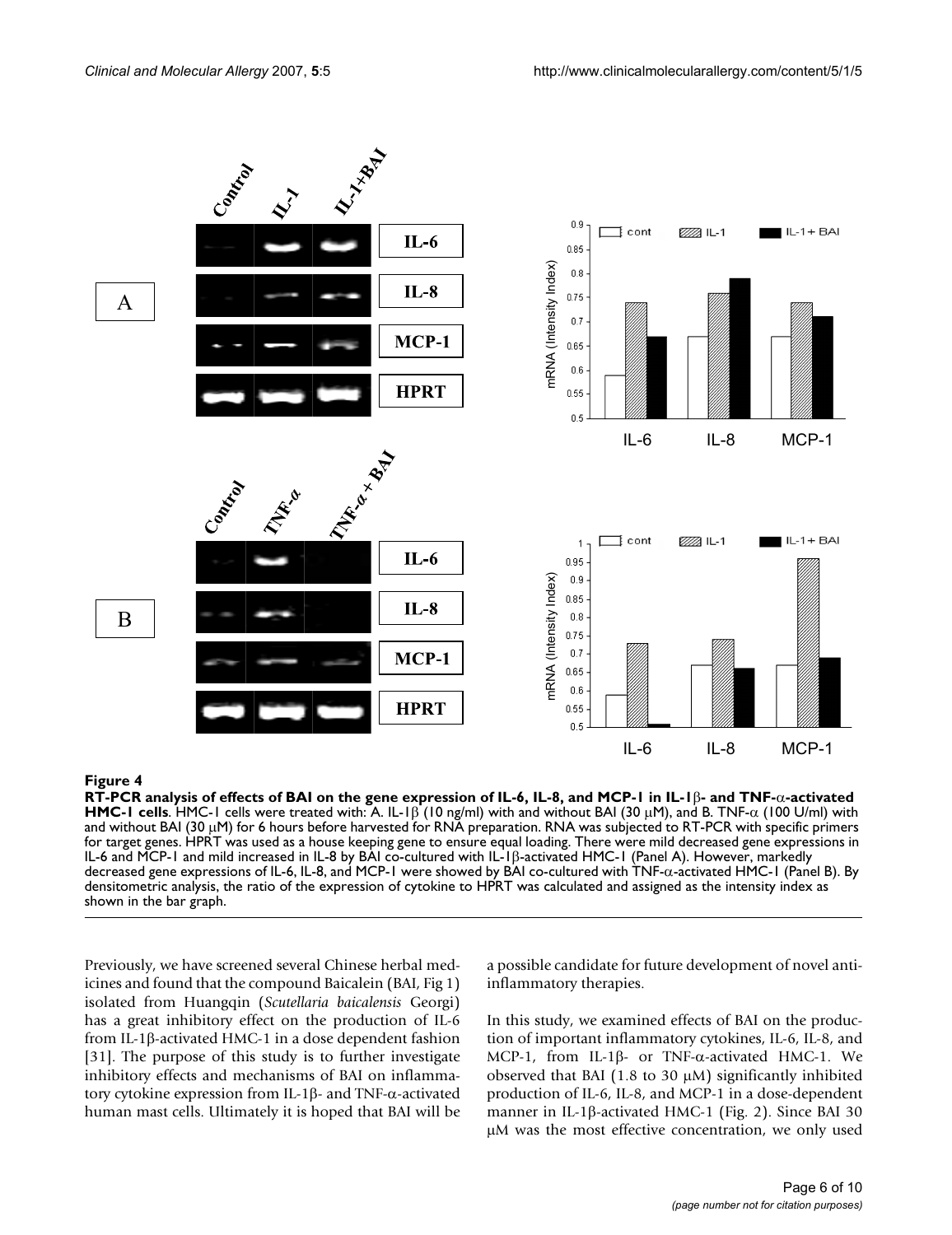

**Effects of BAI on NF-KB translocation in IL-1β- and TNF-α-activated HMC-1 cells. HMC-1 cells were cultured with IL-**1 $\beta$  or TNF- $\alpha$  in the presence or absence of BAI (30  $\mu$ M) for 24 hours. NF- $\kappa$ B translocation was analyzed by a shift in oligonucleotide binding in EMSA gels. NF- $kB$  translocation was decreased by BAI co-cultured with IL-1 $\beta$  (panel A) and TNF- $\alpha$  (panel B) when compared with the IL-1 $\beta$  or TNF- $\alpha$  alone. Densitometric analysis of NF- $\kappa$ B was expressed as integrated intensity and shown in the bar graph.

this dose to treat TNF- $\alpha$ -activated HMC-1 cells and found it also significantly inhibited production of IL-6, IL-8, and MCP-1 in TNF- $\alpha$ -activated HMC-1 (Fig. 3). The results show that BAI significantly inhibit the production of inflammatory cytokines from human mast cells. The cell viabilities of the drug groups in this study were ranging from 93 to 95%, while that of medium control cultures was 93% (Data not shown). Thus, this inhibitory effect appears not due to the toxic effect of BAI on HMC-1 cells. Moreover, the gene expression, analyzed by RT-PCR, of these inflammatory cytokines was mildly decreased in IL-1β-activated HMC-1 (Fig. 4A) and markedly decreased in TNF- $\alpha$ -activated HMC-1 (Fig. 4B) when BAI was presented. These suggest that inhibitory effect of BAI on cytokine productions is through the decrease of cytokine mRNA transcription.

BAI is a flavonoid extracted from the root of Scutellaria baicalensis Georgi, which has been used as anti-inflammatory medicine in China for years. In recent studies, an important flavonoid, quercetin, has been reported to exert a strong inhibitory effect on the production of IL-6, MCP-1, and histidine decarboxylase (HDC) mRNA transcription from mast cells [36-38]. Our results confirmed that BAI, as a flavonoid, could also strongly inhibit production

of inflammatory cytokines of IL-6, IL-8, and MCP-1 from activated mast cells through the decrease of mRNA transcription. On the other hand, in our study, the cytokine gene expression was mildly decreased in IL-1 $\beta$ -activated HMC-1 (Fig. 4A), but markedly decreased in TNF- $\alpha$ -activated HMC-1 (Fig. 4B) by addition of BAI. It appears that BAI had a differential effect on the cytokine gene expression in mast cells activated by different stimulants. It has been shown that acute phase response cytokines, IL-1 $\beta$ and TNF- $\alpha$ , activate human mast cells by IL-1 receptor (IL-1R) and TNF- $\alpha$  receptor (TNFR) signaling pathways, respectively, involving MyD88 dependent and/or independent protein kinases [39,40]. This differential effect of BAI on activated mast cells warrants further studies.

The expression of various inflammatory cytokines is regulated by transcription factors. The activation of the NF- $\kappa$ B transcription plays an important role in inflammation through its ability to induce the transcription of proinflammatory genes [41]. Previously, glucocorticoids that have frequently been used for the treatment of inflammatory diseases, allergy, and autoimmune diseases were suggested to suppress NF-NB activation. Glucocorticoids are thought to induce the transcription of  $I\kappa B\alpha$ , resulting in an enlarged  $I \kappa B\alpha$  pool, and therefore reduced active NF-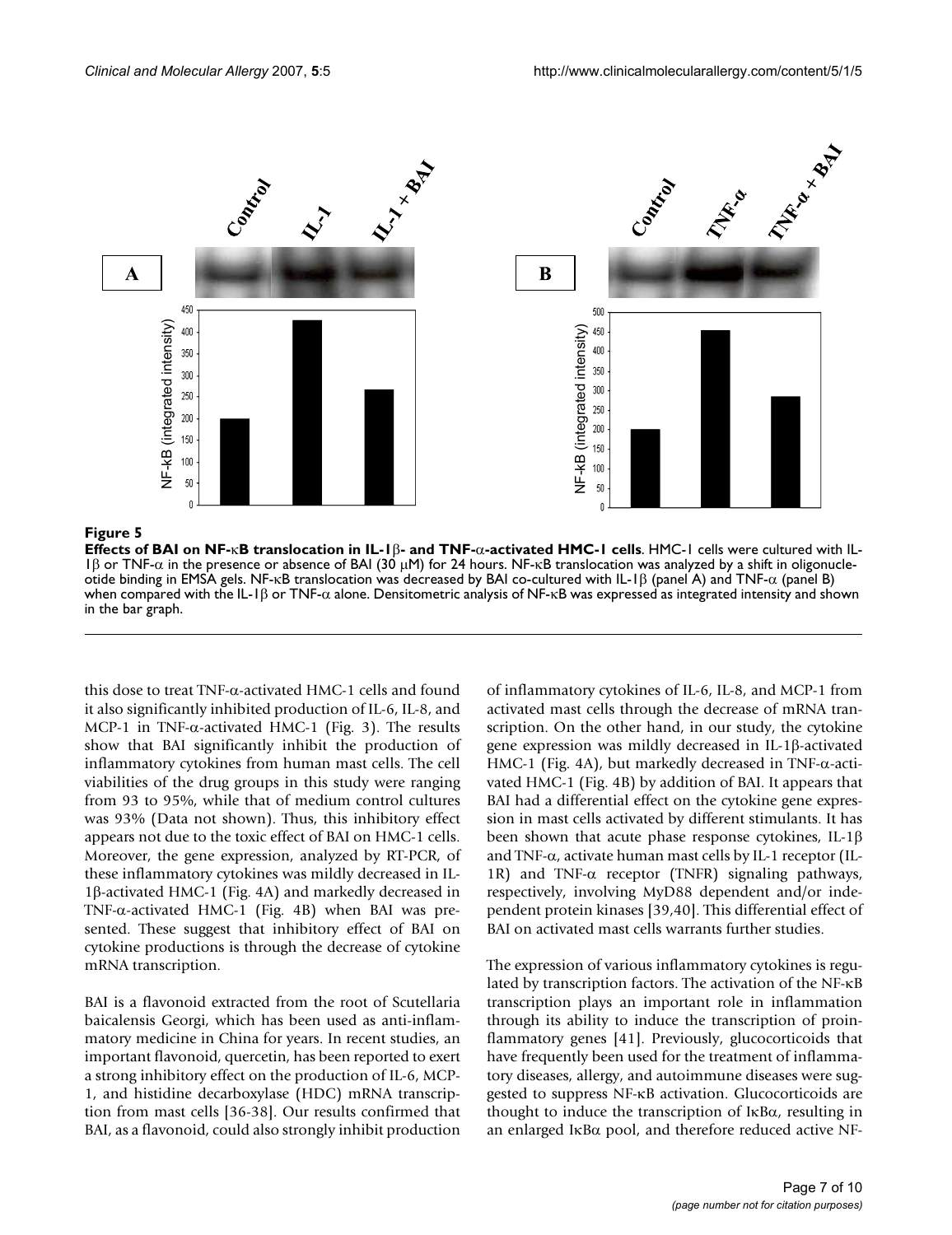

### **Figure 6** NBD proteins levels in cytoplasm of IL-1E- and TNF-D-activated HMC-1 cells in cytoplasm of IL-1E-1E-

**Effects of BAI on I**κ**B** $\alpha$  proteins levels in cytoplasm of IL-1β- and TNF- $\alpha$ -activated HMC-1 cells. HMC-1 cells were cultured with IL-1 $\beta$  or TNF- $\alpha$  in the presence or absence of BAI (30  $\mu$ M) for 24 hours. Cytoplasmic extracts were prepared from each sample, and levels of IKB $\alpha$  proteins were analyzed by Western blot. BAI co-cultured with IL-1 $\beta$  (panel A) and TNF- $\alpha$  (panel B) showed markedly increased intensities when compared with the IL-1 $\beta$  or TNF- $\alpha$  alone. Densitometric analysis of IKB $\alpha$  was expressed as integrated intensity and shown in the bar graph.

 $\kappa$ B in the nucleus [42]. Additionally, 12-lipoxygenase (12-LOX) has been implicated as a mediator of inflammation, atherosclerosis, and cancer [43-45]. Several *in vitro* studies have suggested 12/15-LOX products to be co-activators of peroxisomal proliferator activating-receptors (PPAR), regulators of cytokine generation, and modulators of gene expression related to inflammation resolution. The dampening effect of PPAR on inflammation is via their inhibitory activity on expression of NF-NB [46-48]. As BAI is known as a 12-LOX inhibitor, we speculated the mechanism by which BAI inhibited inflammatory cytokines was through the NF- $\kappa$ B/I $\kappa$ B $\alpha$  pathway. Therefore, we analyzed NF-NB activation and examined the cytoplasmic levels of IκB $α$  in HMC-1 after treatment with IL-1 $β$  or TNF- $α$  in the presence or absence of BAI. Our data showed BAI decreased NF-NB binding activity (Fig. 5) and increased IκB $α$  proteins in cytoplasm in IL-1 $β$ - and TNF- $α$ -activated mast cells (Fig. 6). The results suggest BAI inhibits the NF- $\kappa$ B activation via inhibition of  $I\kappa$ B $\alpha$  phosphorylation and degradation.

# **Conclusion**

In searching for effective drugs to treat inflammatory related diseases, we found baicalein from the Chinese herbal medicine possesses strong inhibitory effect on production of selected inflammatory cytokines from human mast cells. The inhibitory mechanism appears to be due to inhibition of NF- $\kappa$ B activation pathway and I $\kappa$ B $\alpha$  phosphorylation and degradation. This inhibitory effect of baicalein on the expression of inflammatory cytokines indicates its usefulness in the development of novel antiinflammatory therapies.

### **List of abbreviations**

BAI, Baicalein

EMSA, electrophoretic mobility shift assay

HMC-1, human mast cell-1

I $\kappa$ B $\alpha$ , inhibitor of  $\kappa$ B alpha

MCP-1, monocyte chemotactic protein 1

NF-NB, nuclear factor-kappa B

### **Competing interests**

The author(s) declare that they have no competing interests.

# **Authors' contributions**

CJH conducted experiments, participated in the experimental design, and wrote the manuscript. KH conducted experiments. TH and CL contributed to the experiments of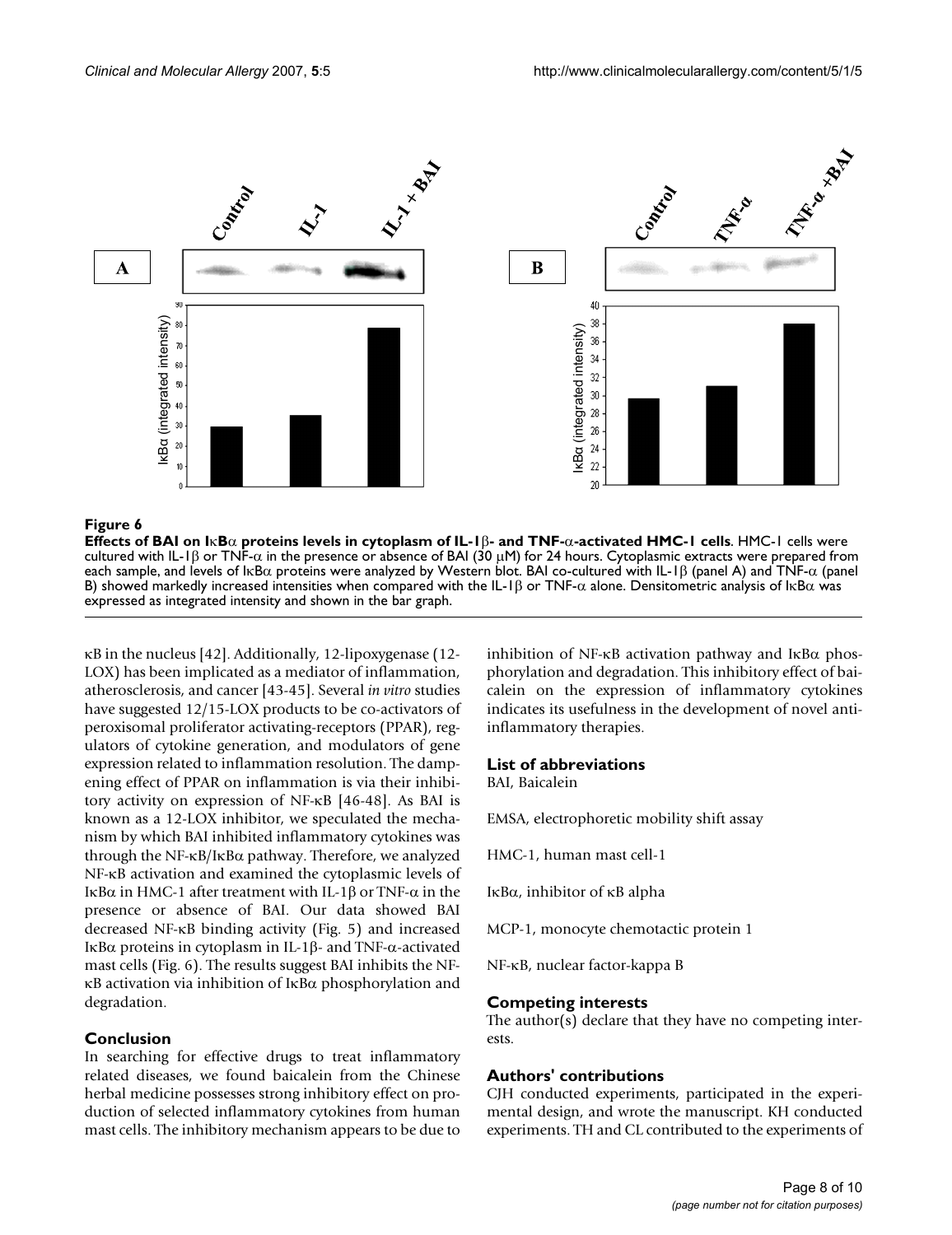EMSA and Western blot. GK oversaw research. DSC conceived of the study, contributed to the experimental design and coordination, and edited the manuscript. The authors have had the opportunities to both read and revise the manuscript.

#### **Acknowledgements**

This work was supported in part by The Ruth R. Harris endowment, and Research Development Committee of ETSU.

#### **References**

- 1. Krishnaswamy G, Kelley J, Johnson D, Youngberg G, Stone W, Huang SK, Bieber J, Chi DS: **The human mast cell: functions in physiology and disease.** *Front Biosci* 2001, **6:**D1109-1127.
- 2. Krishnaswamy G, Ajitawi O, Chi DS: **The human mast cell: an overview.** *Methods Mol Biol* 2006, **315:**13-34.
- 3. Metz M, Grimbaldeston MA, Nakae S, Piliponsky AM, Tsai M, Galli SJ: **Mast cells in the promotion and limitation of chronic inflammation.** *Immunol Rev* 2007, **217:**304-328.
- Igarashi Y, Goldrich MS, Kaliner MA, Irani AM, Schwartz LB, White MV: **Quantitation of inflammatory cells in the nasal mucosa of patients with allergic rhinitis and normal subjects.** *J Allergy Clin Immunol* 1995, **95:**716-725.
- 5. Brightling CE, Symon FA, Birring SS, Bradding P, Wardlaw AJ, Pavord ID: **Comparison of airway immunopathology of eosinophilic bronchitis and asthma.** *Thorax* 2003, **58:**528-532.
- 6. Garriga MM, Friedman MM, Metcalfe DD: **A survey of the number and distribution of mast cells in the skin of patients with mast cell disorders.** *J Allergy Clin Immunol* 1988, **82:**425-432.
- 7. Lee DM, Friend DS, Gurish MF, Benoist C, Mathis D, Brenner MB: **Mast cells: a cellular link between autoantibodies and inflammatory arthritis.** *Science* 2002, **297:**1689-1692.
- 8. Castells M: **Mast cell mediators in allergic inflammation and mastocytosis.** *Immunol Allergy Clin North Am* 2006, **26:**465-485.
- 9. Baumann H, Jahreis GP, Sauder DN, Koj A: **Human keratinocytes and monocytes release factors which regulate the synthesis of major acute phase plasma proteins in hepatic cells from man, rat, and mouse.** *J Biol Chem* 1984, **259:**7331-7342.
- 10. Okada M, Sakaguchi N, Yoshimura N, Hara H, Shimizu K, Yoshida N, Yoshizaki K, Kishimoto S, Yamamura Y, Kishimoto T: **B cell growth factors and B cell differentiation factor from human T hybridomas. Two distinct kinds of B cell growth factor and their synergism in B cell proliferation.** *J Exp Med* 1983, **157:**583-590.
- 11. Hack CE, Aarden LA, Thijs LG: **Role of cytokines in sepsis.** *Adv Immunol* 1997, **66:**101-195.
- 12. Gu L, Tseng SC, Rollins BJ: **Monocyte chemoattractant protein-1.** *Chem Immunol* 1999, **72:**7-29.
- 13. Matsushima K, Larsen CG, DuBois GC, Oppenheim JJ: **Purification and characterization of a novel monocyte chemotactic and activating factor produced by a human myelomonocytic cell line.** *J Exp Med* 1989, **169:**1485-1490.
- Yoshimura T, Robinson EA, Tanaka S, Appella E, Kuratsu J, Leonard EJ: **Purification and amino acid analysis of two human gliomaderived monocyte chemoattractants.** *J Exp Med* 1989, **169:**1449-1459.
- 15. Cannon JG, Evans WJ, Hughes VA, Meredith CN, Dinarello CA: **Physiological mechanisms contributing to increased interleukin-1 secretion.** *J Appl Physiol* 1986, **61:**1869-1874.
- 16. Pennica D, Nedwin GE, Hayflick JS, Seeburg PH, Derynck R, Palladino MA, Kohr WJ, Aggarwal BB, Goeddel DV: **Human tumour necrosis factor: precursor structure, expression and homology to lymphotoxin.** *Nature* 1984, **312:**724-729.
- 17. Old LJ: **Tumor necrosis factor (TNF).** *Science* 1985, **230:**630-632.
- 18. Chi DS, Fitzgerald SM, Pitts S, Cantor K, King E, Lee SA, Huang SK, Krishnaswamy G: **MAPK-dependent regulation of IL-1- and beta-adrenoreceptor-induced inflammatory cytokine production from mast cells: implications for the stress response.** *BMC Immunol* 2004, **5:**22.
- 19. Lee SA, Fitzgerald SM, Huang SK, Li C, Chi DS, Milhorn DM, Krishnaswamy G: **Molecular regulation of interleukin-13 and monocyte chemoattractant protein-1 expression in human mast**

**cells by interleukin-1beta.** *Am J Respir Cell Mol Biol* 2004, **31:**283-291.

- 20. Lin CC, Shieh DE: **The anti-inflammatory activity of Scutellaria rivularis extracts and its active components, baicalin, baicalein and wogonin.** *Am J Chin Med* 1996, **24:**31-36.
- 21. Wakabayashi I: **Inhibitory effects of baicalein and wogonin on lipopolysaccharide-induced nitric oxide production in macrophages.** *Pharmacol Toxicol* 1999, **84:**288-291.
- 22. Li FQ, Wang T, Pei Z, Liu B, Hong JS: **Inhibition of microglial activation by the herbal flavonoid baicalein attenuates inflammation-mediated degeneration of dopaminergic neurons.** *J Neural Transm* 2005, **112:**331-347.
- 23. Woo KJ, Lim JH, Suh SI, Kwon YK, Shin SW, Kim SC, Choi YH, Park JW, Kwon TK: **Differential inhibitory effects of baicalein and baicalin on LPS-induced cyclooxygenase-2 expression through inhibition of C/EBPbeta DNA-binding activity.** *Immunobiology* 2006, **211:**359-368.
- 24. Cheng PY, Lee YM, Wu YS, Chang TW, Jin JS, Yen MH: **Protective effect of baicalein against endotoxic shock in rats in vivo and in vitro.** *Biochem Pharmacol* 2007, **73:**793-804.
- 25. Fitzgerald SM, Lee SA, Hall HK, Chi DS, Krishnaswamy G: **Human lung fibroblasts express interleukin-6 in response to signaling after mast cell contact.** *Am J Respir Cell Mol Biol* 2004, **30:**585-593.
- 26. Fitzgerald SM, Chi DS, Hall HK, Reynolds SA, Aramide O, Lee SA, Krishnaswamy G: **GM-CSF induction in human lung fibroblasts by IL-1beta, TNF-alpha, and macrophage contact.** *J Interferon Cytokine Res* 2003, **23:**57-65.
- 27. Li C, Browder W, Kao RL: **Early activation of transcription factor NF-kappaB during ischemia in perfused rat heart.** *Am J Physiol* 1999, **276:**H543-552.
- 28. Li C, Ha T, Kelley J, Gao X, Qiu Y, Kao RL, Browder W, Williams DL: **Modulating Toll-like receptor mediated signaling by (1-->3) beta-D-glucan rapidly induces cardioprotection.** *Cardiovasc Res* 2004, **61:**538-547.
- 29. Li C, Kao RL, Ha T, Kelley J, Browder IW, Williams DL: **Early activation of IKKbeta during in vivo myocardial ischemia.** *Am J Physiol Heart Circ Physiol* 2001, **280:**H1264-1271.
- 30. Li C, Ha T, Liu L, Browder W, Kao RL: **Adenosine prevents activation of transcription factor NF-kappa B and enhances activator protein-1 binding activity in ischemic rat heart.** *Surgery* 2000, **127:**161-169.
- 31. Hsieh CJ, Hall K, Krishnaswamy G, Chi DS: **Differential effects of berberine, baicalein, and triptolide on cytokine production from IL-1 -activated mast cells [abstract].** *J Immunol* 2007, **178:**95.28.
- 32. Baeuerle PA, Baltimore D: **NF-kappa B: ten years after.** *Cell* 1996, **87:**13-20.
- 33. Baldwin AS Jr: **The NF-kappa B and I kappa B proteins: new discoveries and insights.** *Annu Rev Immunol* 1996, **14:**649-683.
- 34. Baeuerle PA, Baichwal VR: **NF-kappa B as a frequent target for immunosuppressive and anti-inflammatory molecules.** *Adv Immunol* 1997, **65:**111-137.
- 35. Henz BM, Maurer M, Lippert U, Worm M, Babina M: **Mast cells as initiators of immunity and host defense.** *Exp Dermatol* 2001, **10:**1-10.
- 36. Kempuraj D, Castellani ML, Petrarca C, Frydas S, Conti P, Theoharides TC, Vecchiet J: **Inhibitory effect of quercetin on tryptase and interleukin-6 release, and histidine decarboxylase mRNA transcription by human mast cell-1 cell line.** *Clin Exp Med* 2006, **6:**150-156.
- 37. Castellani ML, Kempuraj D, Frydas S, Theoharides TC, Simeonidou I, Conti P, Vecchiet J: **Inhibitory effect of quercetin on tryptase and MCP-1 chemokine release, and histidine decarboxylase mRNA transcription by human mast cell-1 cell line.** *Neuroimmunomodulation* 2006, **13:**179-186.
- 38. Kandere-Grzybowska K, Kempuraj D, Cao J, Cetrulo CL, Theoharides TC: **Regulation of IL-1-induced selective IL-6 release from human mast cells and inhibition by quercetin.** *Br J Pharmacol* 2006, **148:**208-215.
- 39. Bonnert TP, Garka KE, Parnet P, Sonoda G, Testa JR, Sims JE: **The cloning and characterization of human MyD88: a member of an IL-1 receptor related family.** *FEBS Lett* 1997, **402:**81-84.
- Burns K, Martinon F, Esslinger C, Pahl H, Schneider P, Bodmer JL, Di Marco F, French L, Tschopp J: **MyD88, an adapter protein**<br>involved in interleukin-1 signaling. J Biol Chem 1998, involved in interleukin-1 signaling. **273:**12203-12209.